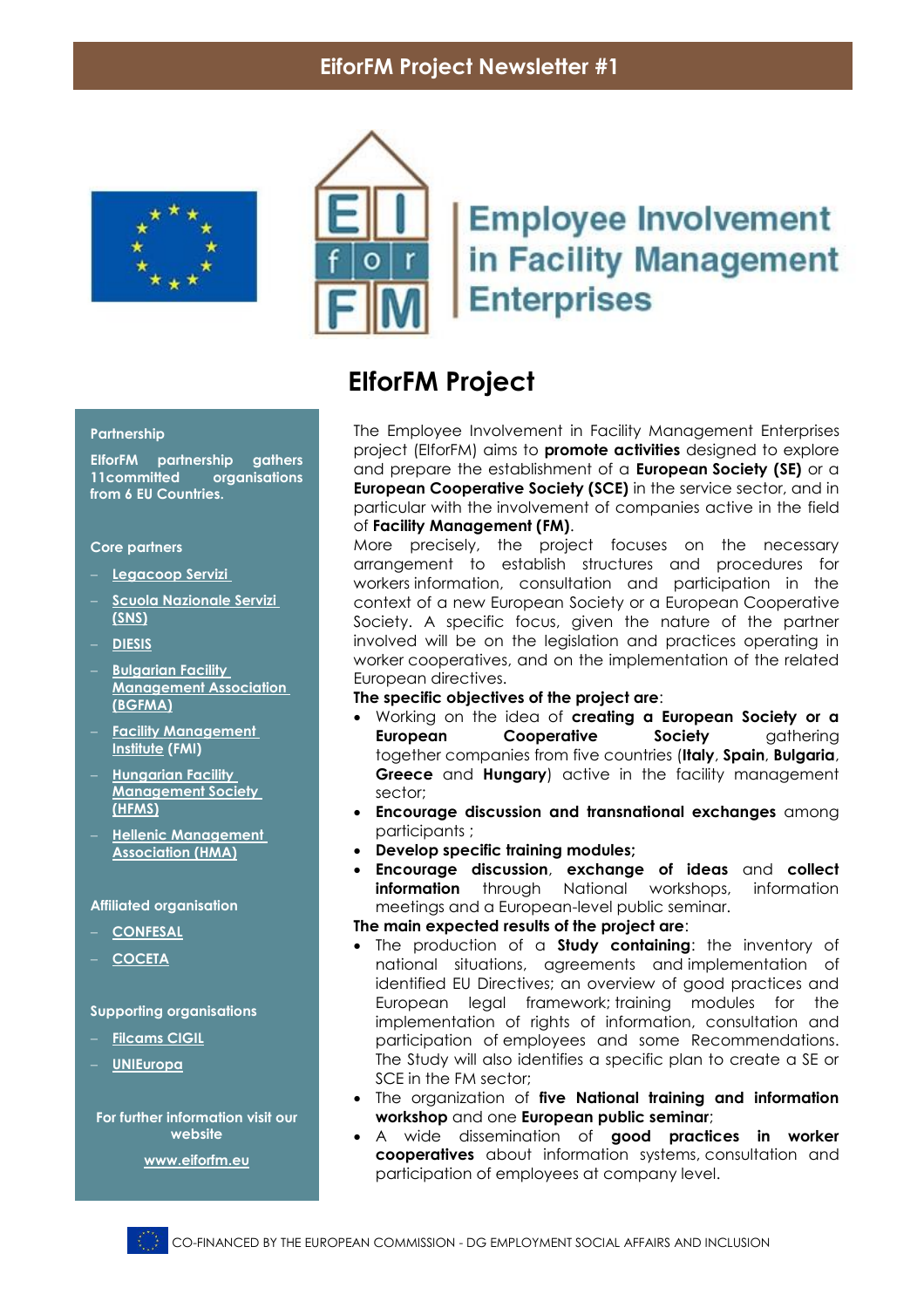### **The Study: EMPLOYEE INVOLVEMENT IN FACILITY MANAGEMENT ENTERPRISES**

The project aims to explore the possibilities to develop a European level business structure for companies established in 5 different countries (Italy, Spain, Greece, Bulgaria and Hungary), all engaged in the sector of Facility Management.

The **main objective** of the project, with the involvement of these companies active in the field of Facility Management (FM), is to promote activities designed to explore and prepare the establishment of a European Society (SE) or a European Cooperative Society (SCE) in the service sector.

These business structures represent another step in the completion of the EU's internal market: their aim is to facilitate cooperatives' crossborder and trans-national activities, reducing existing cross-border obstacles and making it easier for companies to operate across European borders, thereby enhancing their competitiveness.

One of the main expected results of the project is the production a **study**, containing:

- the inventory of national situations, agreements and implementation of identified EU Directives, with a specific focus on the sector of Facility Management in the 5 countries;
- an overview of SE and SCE operating in the European FM industry within the European legal framework;
- training modules for the implementation of rights of information, consultation and participation of employees and some Recommendations for future policy regarding the promotion of workers participation in "typical" enterprises.

In this operation, the development of procedures for information, consultation and participation of worker representatives of undertakings in the FM sector represents a crucial point: worker participation implements social rights and strengthens democracy in the

working environment, combining economic competitiveness with social progress.

Since the beginning of the European integration process, there has been a commitment to provide employees in Europe with the right to be involved in company decision-making. With more and more companies operating Europewide (or even globally), the transnational level of employee interest representation is becoming increasingly important. A stronger participation of workers in strategic business decisions, which are often taken at European or global level, is necessary in order to strengthen the long-term viability and sustainability of companies.

In accordance with this development, the European Union has more recently embarked upon the definition of a general framework of employee involvement in transnational undertakings, included in directives regulating the establishment of European Works Councils, the European Company (SE) and the European Cooperative Society (SCE).

A specific focus of the study, given the nature of the partner organisations involved (representing both cooperatives and private companies), will be on legislation and practice in worker cooperatives, and on the implementation of the European framework directive 2002/14, of the Directive on the involvement of employees in the European Company (2001/86/EC) "SE Directive", the Directive on the involvement of employees in the European Cooperative Society (2003/72/EC), the Directive on cross-border mergers of limited liability companies (2005/56/EC).

In connection with the budget line and its priorities, and keeping into due consideration the EU legislation in this field, both at national level and at transnational level, the study will allow to approach topics such as the necessary arrangements to establish structures and procedures for workers information and consultation, collective redundancies and transfer company in the context of such new SE or SCE.

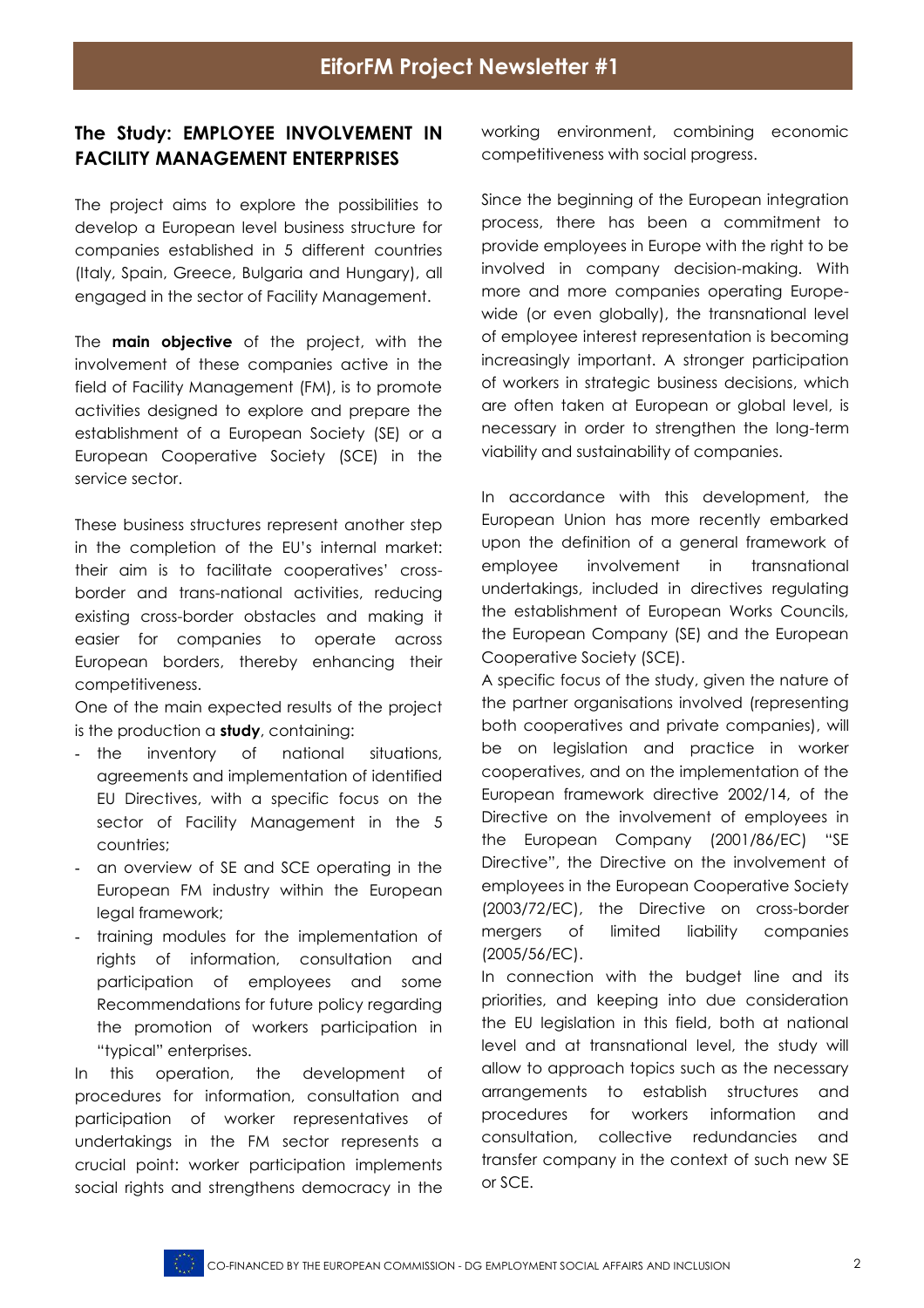## **Information and Consultation Rights in Europe: legislation, practice and challenges**

The right to information, consultation and participation is a workers' right that aims at the creation of an integrated approach between management and labour. The right to be informed and consulted (I&C) is considered to have a positive impact on the company's performances as it contributes to improve living and working conditions and mitigating human resource problems.

These rights are recognised at international level in the Article 21 of the European Social Charter (Council of Europe) where it is affirmed that: "*Workers have the right to be informed and to be consulted within the undertaking*".

At European Union level, information and consultation rights are recognised in the Community Charter of the Fundamental Social Rights (1989) and also in the Charter of Fundamental Rights of the European Union (2000), where it is stated (Article 27) that "*Workers or their representatives must, at the appropriate levels, be guaranteed information and consultation in good time in the cases and under the conditions provided for by Union law and national laws and practices*".

Even though their recognition in the Community Charter of the Fundamental Social Rights, a proper legal basis for information and consultation has been introduced only with the Treaty of Amsterdam in 1998 that incorporated the Agreement on Social Policy into the text of the treaty. The legal basis is nowadays represented by the articles 151 and 153 of the Treaty on the Functioning of the European Union (TFEU) where it is given to the Council and to the European parliament the power to act. In particular, the article 153 entrusts the Parliament and the Council to adopt:

- Measures designed to encourage cooperation between Member State;
- Directives setting out minimum requirements for gradual implementation.

In this field, the Ordinary legislative procedure is applicable with prior consultation of the European Economic and Social Committee and the Committee of Regions.

During the years, the European Institutions adopted many Directives to legislate the in this sector. However wide, the *acquis* concerning employee involvement is considered fragmented and not homogeneous.

For practical reasons the European legislation on I&C can be divided in 3 groups.

A first group of directives concerns employee involvement in relation to important issues connected to a company's economic performance, financial soundness and future development plans which could affect employment.

This first group of directives includes:

- Directive 75/129/EEC on collective redundancies, as amended by Council Directives 92/56/ EEC and 98/59/EC, under which employers must enter into negotiations with workers in the event of mass redundancy, with a view to identifying ways and means of avoiding collective redundancies or reducing the number of workers affected and mitigating the consequences. The Directive also provides for a notification procedure for public authorities;
- Directive 2001/23/EC on the safeguarding of employees' rights in the event of transfers of undertakings, businesses or parts of undertakings or businesses (consolidating Council Directives 77/187/EEC and 98/50/EC), under which workers must be informed of the reasons for such a transfer and its consequences; it also contains material provisions on safeguarding employees' jobs and rights in the event of transfer;
- Directive 2002/14/EC, which set up a general framework for informing and consulting employees in the European Community, which lays down minimum procedural standards protecting the right of workers to be informed and consulted on the economic and employment situation affecting their workplace.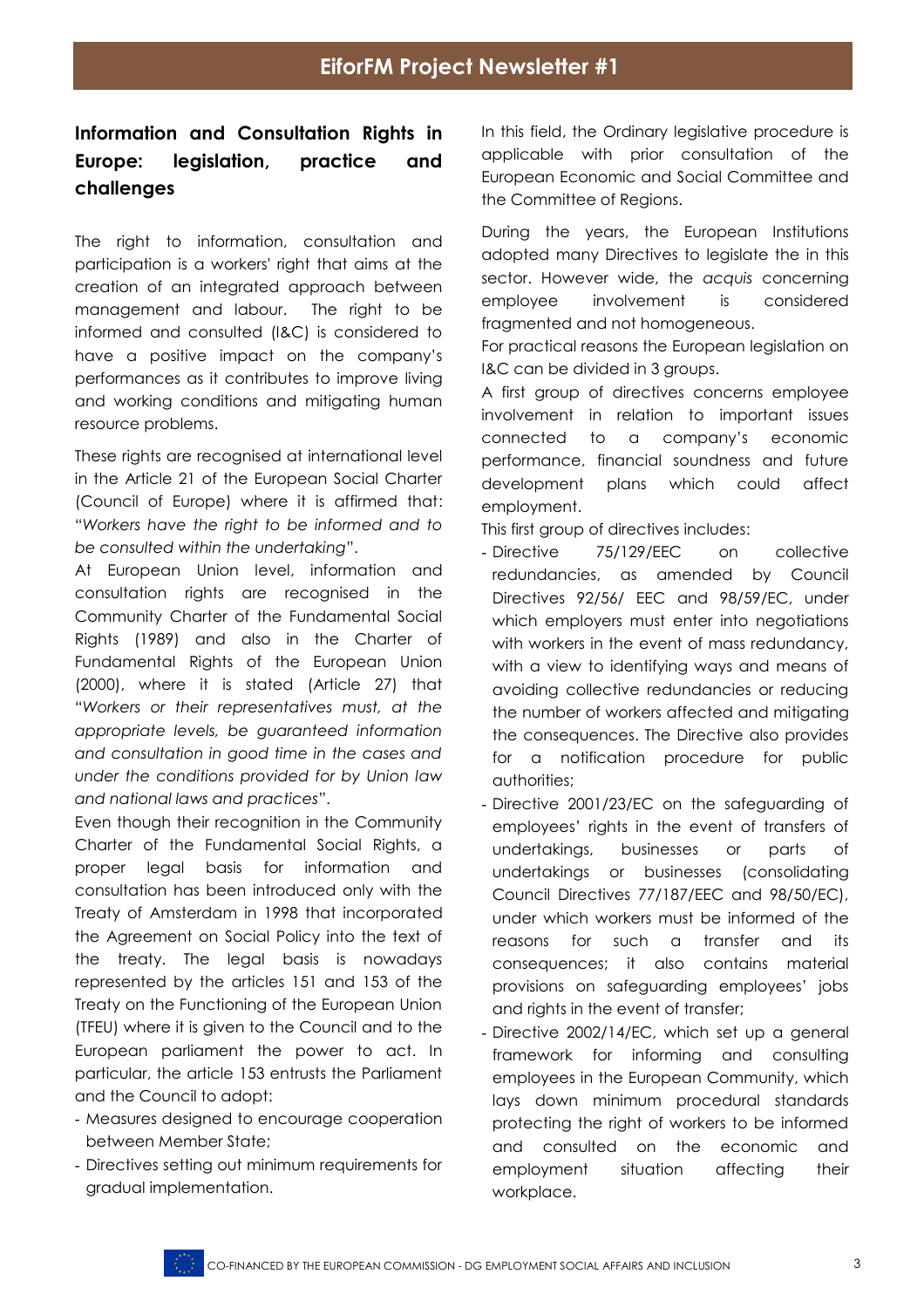The second group of directives focuses on the transnational dimension and addresses different issues related to cross-border companies foreseeing form of workers representations:

- Council Directive 2001/86/EC complements the Statute for a European Company providing the right to be involved on decision-making and on the strategic development of the company;
- Council Directive 2003/72/EC supplements the Statute for a European Cooperative Society providing the workers right to influence the running of the undertaking;
- Directive 2005/56/EC about the employee involvement in cross-border mergers of L.L.C.

A third group of directives focuses situations with a transnational component, granting partial rights to participation in the corporate governance:

- Directive 2001/86/EC of 8 October 2001 supplementing the Statute for a European company with regard to the involvement of employees: the Statute for a European public limited liability company, adopted by Council Regulation (EC) No 2157/2001, is complemented by a directive establishing rules on the participation of workers in decisions concerning the strategic development of the company. Not only are employees informed and consulted through a body similar to a European Works Council, but provision is made for board-level employee participation where this form of participation was applied in the national founding companies, as is the case in the national systems of many Member States (the so-called 'before-and-after' principle);
- Directive 2003/72/EC of 22 July 2003, supplementing the Statute for a European Cooperative Society (Council Regulation (EC) No 1435/2003), with regard to the involvement of employees: this directive sets rules on the mechanisms to be provided for in European Cooperative Societies (ECSs) in order to ensure that employees' representatives can exercise influence on the running of the undertaking. Cooperatives have a specific governance model based on joint ownership, democratic participation and control by members;

- Directive 2005/56/EC on cross-border mergers of limited liability companies also contains rules on determining the employee participation regime to be applied to the merged company.

This framework is also enriched by a recent development in the practice that has seen the conclusion, between companies and workers' representatives, of transnational company agreements (TCAs). This is happening in a context of growing international dimension of company organisation and increasing emphasis on corporate social responsibility, including new approaches to dialogue between management and employees. In its resolution of 12 September 2013, on cross-border collective bargaining and transnational social dialogue (2012/2292(INI)), the Parliament proposes that the Commission gives consideration to the need, in the interests of greater legal security and transparency, for an optional European legal framework for European TCAs, which would include clauses designed to ensure that the conclusion of this kind of agreements does not result in an evasion of national collective agreements.

Although great steps have been done, the EU legislation in the sector presents some limitations as legislative measures mostly presuppose existing national systems of employee involvement and in certain cases there are gaps in the National law. Furthermore, there are no homogeneous definitions of information and consultation and there are difficulties in the linkage among various instances of I&C in different branches of EU law.EU Institutions should to work in order to ensure an effective implementation of this model with homogeneous definitions of information and consultation, and act in a way that promote a coherent and sustainable model of employee involvement in the EU legislation enhancing European minimum standards for worker involvement for a concrete and deep implementation of I&C rights.